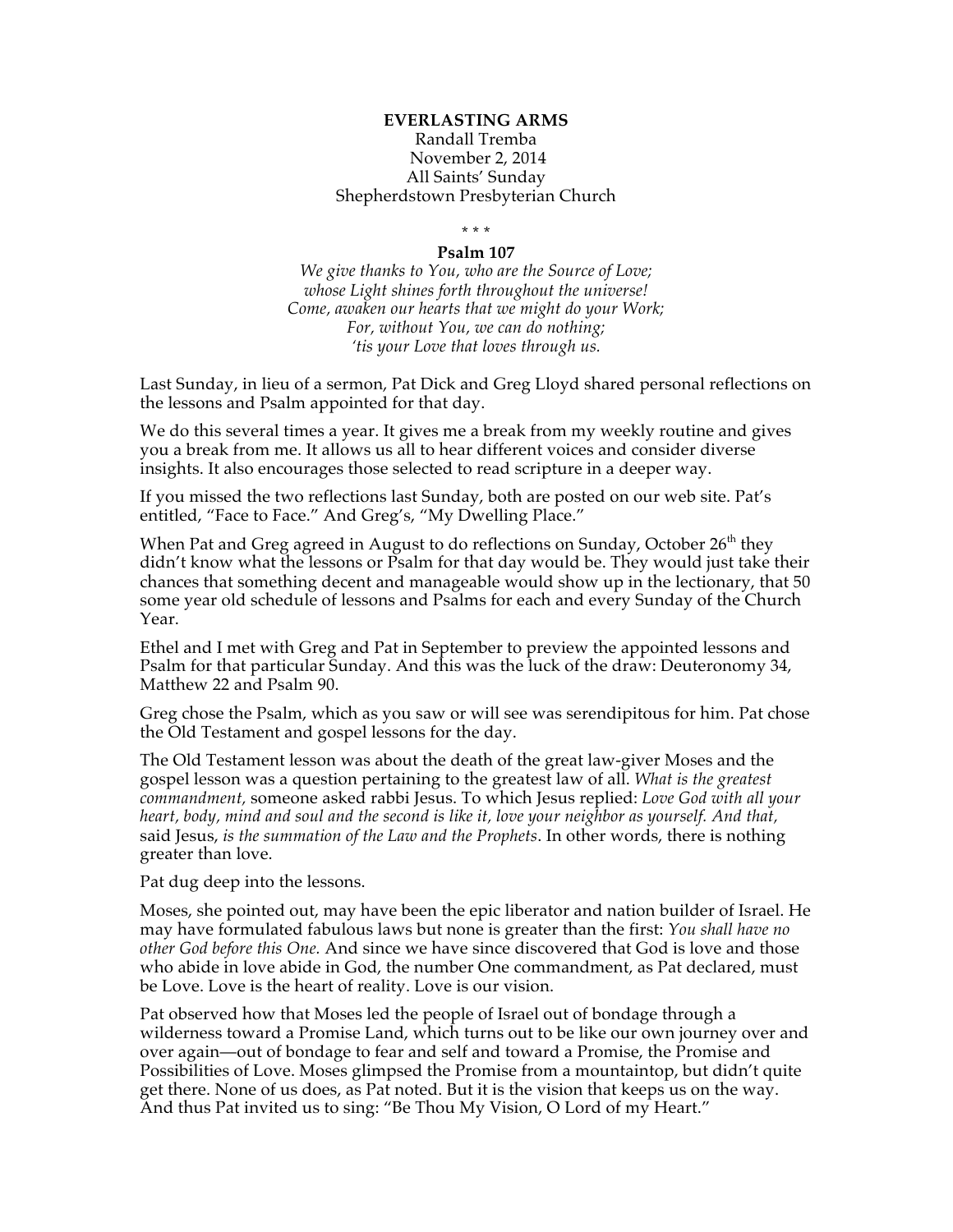Next it was Greg's turn. Greg took up the Psalm appointed for that day. Psalm 90.

*Lord, you have been our dwelling in place in all generations. Before the mountains were brought forth, or ever you had formed the earth and the world, from everlasting to everlasting you are God*.

In other words, before there was anything we were already one with God. Can you get your mind around that?

Greg read each word slowly, then paused to note that the world in which we live is God's dwelling place, too. Here on this planet, within the web of life, we are one with God, not separate. And, oh, how it must grieve God's heart, Greg said, to see how greed drives us to abuse this beautiful and sacred home, to destroy wild life habitats and to flatten majestic mountain ranges simply to feed our appetites for more and more and more and more. How it must grieve the Lord when we turn our back on the One who gives us life.

And that life which we have been given, as Greg quietly noted—that life—this life—our life—in this realm at least—is finite and mortal. We all die. Again he slowly read the words of the Psalm.

*The days of our life are seventy years, or perhaps eighty, if we are strong; even then their span is toil and trouble; they are soon gone, and we fly away.* 

That's true for all us, Greg noted. But he also noted that for him personally, given his recent prognosis, his mortality is now existential. Staring him in the face.

He could have stopped there and left us in a puddle of tears. But he soldiered on to the next verse in the Psalm.

*So teach us to count our days that we may gain a wise heart.* 

And that, he said, is like saying, "Pay attention to the here and now." For that is how we gain a wise heart.

"And, it seems to me," he added, "that a wise heart is a much better goal to have in the long run—rather than constantly striving to be better, or to have more. Because in reality, we are enough as we are. We have what it takes to make us happy because God is in our hearts. God is our dwelling place! There is enough for everyone!"

And that, as it turns out, was enough for me to ponder all week long.

"We have what it takes to make us happy because God is in our hearts. God is our dwelling place! There is enough for everyone!"

And so with Greg's words in mind I opened the Psalm appointed for today and saw this.

> *We give thanks to You, who are the Source of Love; whose Light shines forth throughout the universe! Come, awaken our hearts that we might do your Work; For, without You, we can do nothing; 'tis your Love that loves through us.*

Yes, our days will all pass away sooner or later and we will fly away. But in the meantime, we lean on each other because in the end love is all that matters.

And so for our dear brother Greg and for all who face trying days ahead, we keep faith, hope and love alive.

We live in the faith and in the hope that love will calm our fearful hearts. We live in the faith and in the hope that love will comfort our troubled souls. We live in the faith and